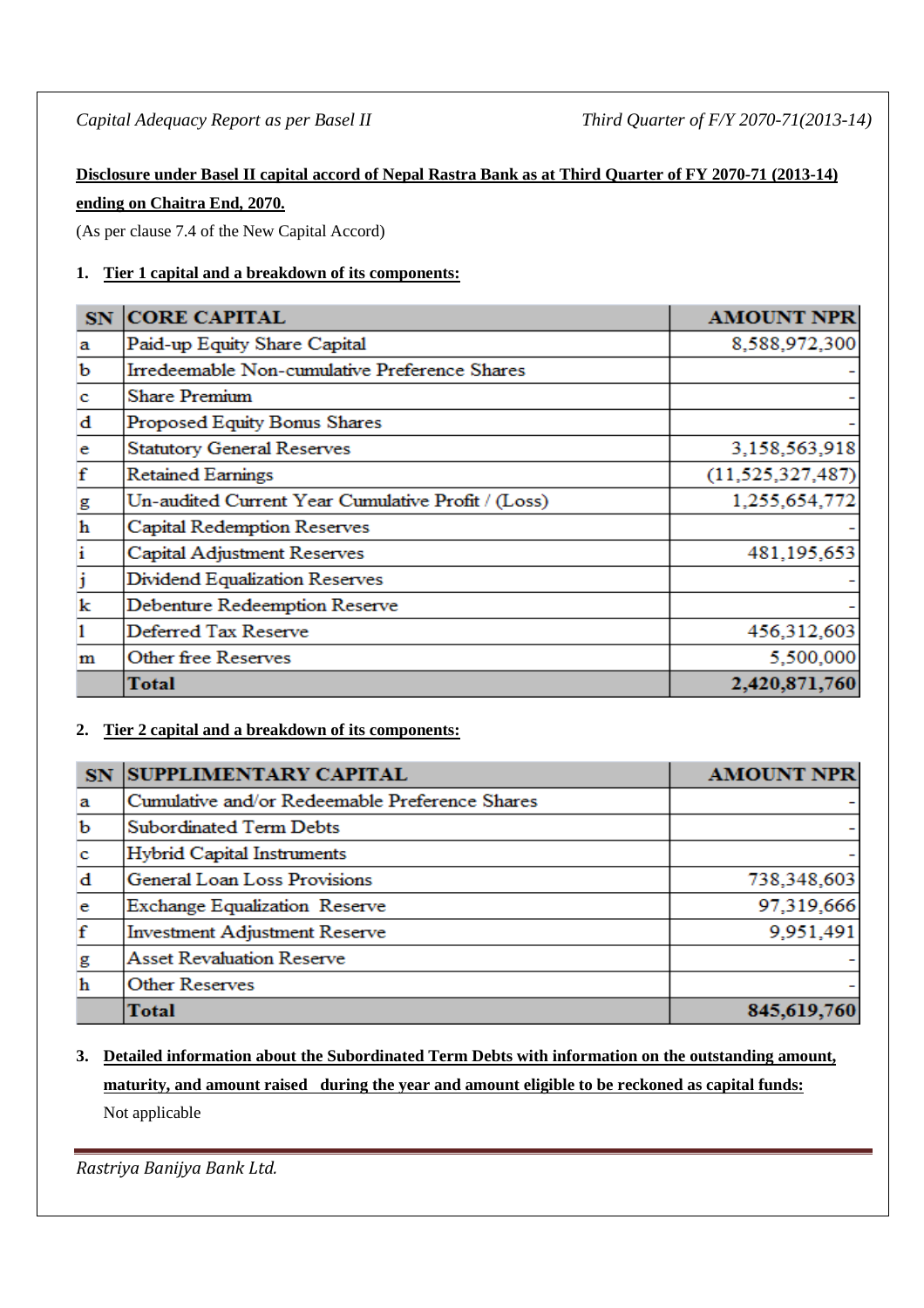## **4. Deductions from capital:**

| SN            | <b>DEDUCTION FOR CORE CAPITAL</b>                                | <b>AMOUNT NPR</b> |
|---------------|------------------------------------------------------------------|-------------------|
| a             | Goodwill                                                         |                   |
| b             | <b>Fiticious Assets</b>                                          |                   |
| $\mathbf c$   | Investment in Equity of Licensed Financial Intitutions           | 221,695,845       |
| d             | Investment in Equity of Institutions with Financial Interests    | 36,250,000        |
|               | Investment in Equity of Institutions in excess of the Limits     |                   |
| $rac{e}{f}$   | Investments arising out of Underwriting Commitments              |                   |
| $\frac{g}{h}$ | Reciprocal Crossholdings                                         |                   |
|               | Purchase of Land and Buildings in Excess of Limit and Unutilized |                   |
| $\mathbf{i}$  | <b>Other Deductions</b>                                          |                   |
|               | <b>Adjustment under Pillar II</b>                                |                   |
|               | Less: Shortfall in Provision (6.4a 1)                            |                   |
|               | Less: Loans and Facilities extended to Related Parties and       | 2,191,025         |
|               | Total                                                            | 260,136,870       |

## **5. Total qualifying capital fund: NPR . 3,006,354,650**

## **6. Capital adequacy ratios: 5.09%**

| <b>CAPITAL ADEQUACY RATIOS</b>                                | <b>Current Quarter</b> |
|---------------------------------------------------------------|------------------------|
| Tier 1 Capital to Total Risk Weighted Exposures (After Bank's |                        |
| adjustments of Pillar II)                                     | 3.66%                  |
| Tier 1 and Tier 2 Capital to Total Risk Weighted              |                        |
| Exposures (After Bank's adjustments of Pillar II)             | 5.09%                  |

## **7. Risk weighted exposures for Credit Risk, Operational Risk and Market Risk:**

| <b>SN</b> | <b>RISK WEIGHTED EXPOSURES</b>                                  | <b>AMOUNT (NPR)</b> |
|-----------|-----------------------------------------------------------------|---------------------|
| a         | <b>Credit Risk</b>                                              | 47,600,304,651      |
| b         | <b>Operational Risk</b>                                         | 7,807,348,870       |
| c.        | <b>Market Risk</b>                                              | 160,569,723         |
|           | Adjustment under Pillar II                                      |                     |
|           | Add: 4 % of the total Risk Weighted Exposures for               | 2,222,728,930       |
|           | unsatisfactory overall risk management policies and procedures  |                     |
|           | $(6.4a\,9)$                                                     |                     |
|           | Add: % oTotal Deposit RWE due to insufficient Liquid Asset      |                     |
|           | Add: 3% of Gross total Income of Previous Financial Year for    | 1,276,936,101       |
|           | Inadequate Operational Risk Management Process(6.4a 7)          |                     |
|           | <b>Total Risk Weighted Exposures (After Banks adjustment of</b> | 59,067,888,275      |

*Rastriya Banijya Bank Ltd.*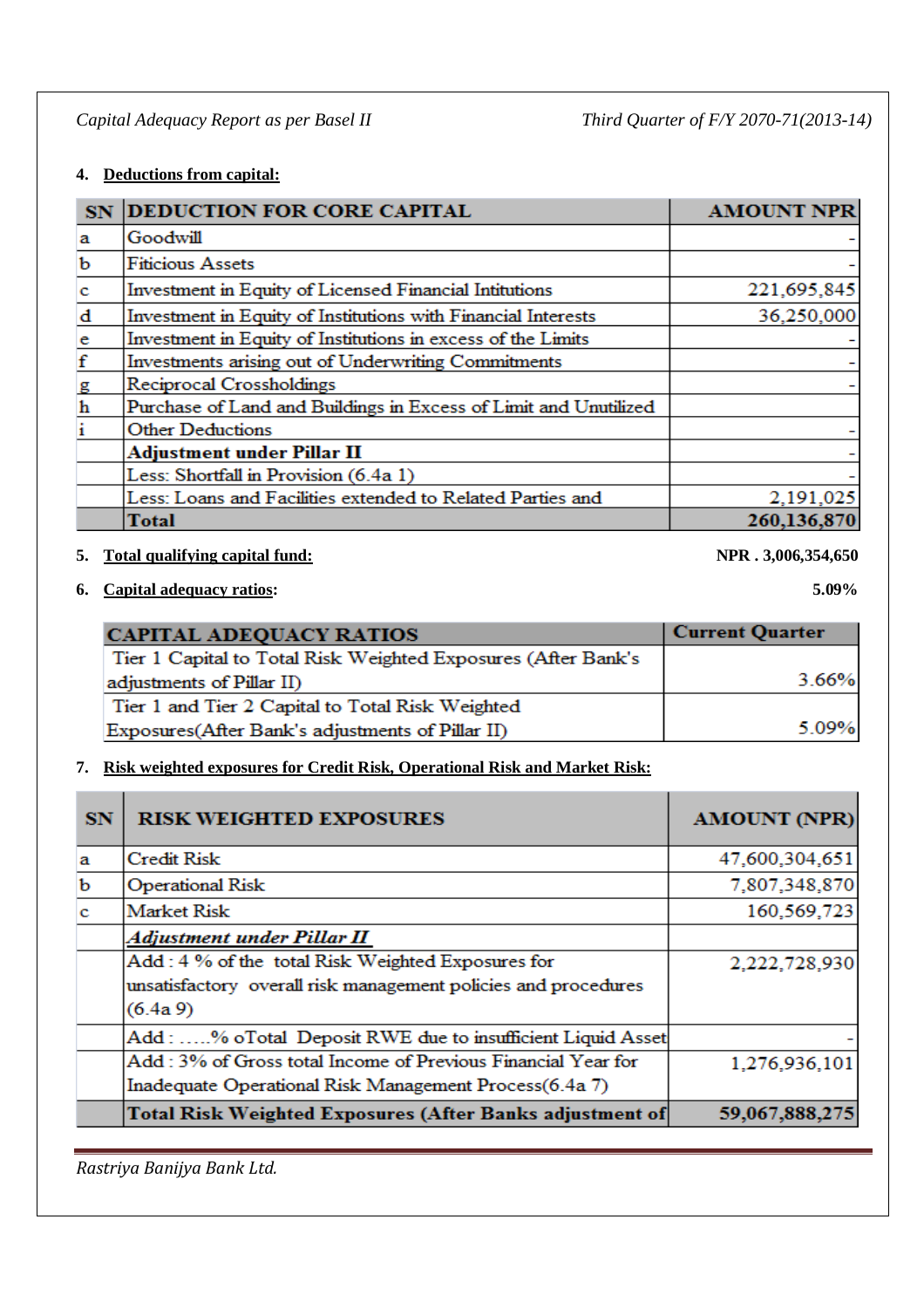#### **8. Risk Weighted Exposures under each of 11 categories of Credit Risk:**

| <b>SN</b> | <b>Particulars</b>                      | <b>AMOUNT (NPR</b> |
|-----------|-----------------------------------------|--------------------|
| 1         | Claims on govt. and central bank        |                    |
| 2         | Claims on other official entities       |                    |
| 3         | Claims on banks                         | 661, 152, 739      |
| 4         | Claims on corporate and securities firm | 13,893,727,349     |
| 5         | Claims on regulatory retail portfolio   | 16,432,617,759     |
| 6         | Claim secured by residential properties | 2,409,325,014      |
| 7         | Claims secured by commercial real state | 1,162,720,052      |
| 8         | Past due claims                         | 201,804,055        |
| 9         | High risk claims                        | 3,375,563,703      |
| 10        | Other assets                            | 4,681,840,405      |
| 11        | Off Balance sheet items                 | 4,781,553,575      |
|           | <b>Total</b>                            | 47,600,304,651     |

#### **9. Total risk weighted exposure calculation table:**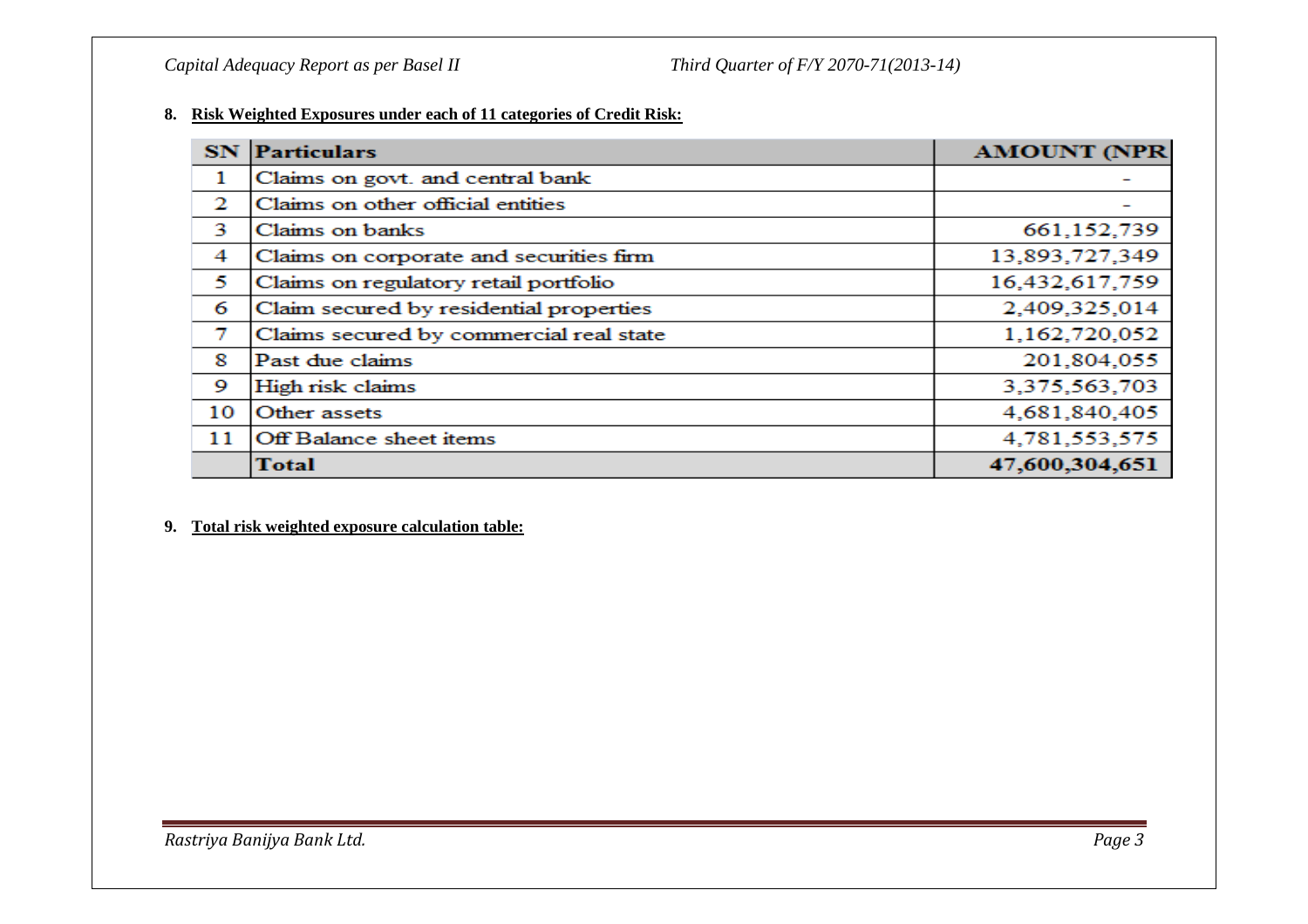| Capital Adequacy Report as per Basel II                          |                          |                                     | Third Quarter of F/Y 2070-71(2013-14) |                   |                       |                                          |
|------------------------------------------------------------------|--------------------------|-------------------------------------|---------------------------------------|-------------------|-----------------------|------------------------------------------|
|                                                                  | 2070 Chaitra             |                                     |                                       |                   |                       |                                          |
| <b>Assets</b>                                                    | <b>Book Value</b>        | <b>Specific</b><br><b>Provision</b> | <b>Eligible CRM</b>                   | <b>Net Amount</b> | <b>Risk</b><br>Weight | <b>Risk Weighted</b><br><b>Exposures</b> |
| <b>On Balance Sheet Transactions</b>                             | (a)                      | (Ъ                                  | (c)                                   | $(d)=(a)-(b)-(c)$ | (e)                   | $(f) = (d)^*(e)$                         |
| <b>Cash Balance</b>                                              | 2,040,180,434            | $\sim$                              | $\sim$                                | 2,040,180,434     | 0%                    |                                          |
| Balance with Nepal Rastra Bank (NRB)                             | 8,398,186,509            | $\sim$                              | $\sim$                                | 8,398,186,509     | 0%                    | $\sim$                                   |
| Gold                                                             |                          |                                     |                                       |                   | 0%                    | $\sim$                                   |
| Investments in Government of Nepal Bonds                         | 40.448.961.581           | $\sim$                              | $\equiv$                              | 40.448.961.581    | 0%                    |                                          |
| All Claims on Government of Nepal                                | 5,478,002,568            | ÷                                   | $\sim$                                | 5,478,002,568     | 0%                    | $\overline{\phantom{0}}$                 |
| <b>Investments in NRB Bonds</b>                                  |                          | $\sim$                              | $\sim$                                |                   | 0%                    | $\overline{a}$                           |
| All Claims on Nepal Rastra Bank                                  | $\overline{\phantom{a}}$ | ÷                                   | $\overline{\phantom{a}}$              | ÷.                | 0%                    | $\overline{\phantom{a}}$                 |
| Claims on Foreign Government and Central Banks (ECA rating 0)    | $\sim$                   | $\sim$                              | $\overline{\phantom{a}}$              | $\sim$            | 0%                    | $\sim$                                   |
| Claims on Foreign Government and Central Banks (ECA rating 2)    | $\overline{a}$           | $\overline{a}$                      | $\sim$                                | $\overline{a}$    | 20%                   | $\sim$                                   |
| Claims on Foreign Government and Central Banks (ECA rating 3     | ٠                        | ٠                                   | $\sim$                                | ٠                 | 50%                   | $\sim$                                   |
| Claims on Foreign Government and Central Banks (ECA rating 4     | $\overline{a}$           | $\overline{\phantom{a}}$            | $\sim$                                | ٠                 | 100%                  | $\sim$                                   |
| Claims on Foreign Government and Central Banks (ECA rating 7     | $\sim$                   | $\sim$                              | $\sim$                                | $\mathbf{r}$      | 150%                  | $\sim$                                   |
| Claims on BIS, IMF, ECB, EC and Multilateral Development Bar     | ÷                        | $\sim$                              | $\sim$                                | ÷                 | 0%                    | $\overline{\phantom{a}}$                 |
| Claims on Other Multilateral Development Banks                   |                          |                                     | $\overline{\phantom{a}}$              |                   | 100%                  | $\equiv$                                 |
| Claims on Public Sector Entities (ECA rating 0-1)                | $\sim$                   | ÷                                   | $\sim$                                | ÷.                | 20%                   | $\sim$                                   |
| Claims on Public Sector Entities (ECA rating 2)                  | $\overline{\phantom{a}}$ | $\overline{\phantom{a}}$            | $\overline{\phantom{a}}$              | ٠                 | 50%                   | $\overline{\phantom{a}}$                 |
| Claims on Public Sector Entities (ECA rating 3-6)                |                          |                                     | $\overline{\phantom{a}}$              |                   | 100%                  |                                          |
| Claims on Public Sector Entities (ECA rating 7)                  | 1,260,091,687            | 4,975,000                           | $\sim$                                | 1,255,116,687     | 150%                  | 1,882,675,030                            |
| Claims on Domestic Banks that fulfill Capital Adequacy Requireme | 786,747,263              | $\sim$                              | $\sim$                                | 786, 747, 263     | 20%                   | 157,349,453                              |
| Claims on Domestic Banks that do not fulfill Capital Adequacy    |                          |                                     |                                       |                   |                       |                                          |
| Requirement                                                      | 127,444,525              | $\sim$                              | $\overline{\phantom{a}}$              | 127,444,525       | 100%                  | 127,444,525                              |
| Claims on Foreign Banks (ECA rating 0-1)                         | 1,368,442,704            |                                     |                                       | 1,368,442,704     | 20%                   | 273,688,541                              |
| Claims on Foreign Banks (ECA rating 2)                           | 5,977,606                | ÷                                   | $\sim$                                | 5,977,606         | 50%                   | 2,988,803                                |
| Claims on Foreign Banks (ECA rating 3-6)                         | 131,827,324              | 102,110,032                         | $\sim$                                | 29,717,292        | 100%                  | 29,717,292                               |
| Claims on Foreign Banks (ECA rating 7)                           | 46,642,750               |                                     |                                       | 46,642,750        | 150%                  | 69,964,125                               |
| Claims on Foreign Banks established in SAARC Region with         |                          |                                     |                                       |                   |                       |                                          |
| buffer capital of 1% over the regulatory requirement of their    |                          |                                     |                                       |                   |                       |                                          |
| country                                                          |                          |                                     |                                       |                   | 20%                   |                                          |
| Claims on Domestic Corporates                                    | 12,015,210,382           |                                     | 4,158,063                             | 12,011,052,319    | 100%                  | 12,011,052,319                           |
| Claims on Foreign Corporates (ECA rating 0-1)                    | $\sim$                   | $\sim$                              | $\sim$                                |                   | 20%                   |                                          |
| Claims on Foreign Corporates (ECA rating 2)                      | $\sim$                   | $\sim$                              | $\sim$                                | $\sim$            | 50%                   | $\sim$                                   |
| Claims on Foreign Corporates (ECA rating 3-6)                    |                          |                                     |                                       |                   | 100%                  |                                          |
| Claims on Foreign Corporates (ECA rating 7)                      |                          | $\overline{\phantom{a}}$            | $\overline{\phantom{a}}$              |                   | 150%                  |                                          |
| Regulatory Retail Portfolio (Not Overdue)                        | 30,028,838,549           | $\overline{\phantom{a}}$            | 8,118,681,538                         | 21,910,157,012    | 75%                   | 16,432,617,759                           |
| Regulatory Retail Portfolio Except for Granularity               |                          |                                     |                                       |                   | 100%                  |                                          |
| Claims Secured by Residential Properties                         | 4,015,541,690            | $\sim$                              | $\equiv$                              | 4,015,541,690     | 60%                   | 2,409,325,014                            |
| Claims not fully Secured by Residential Properties               |                          |                                     | $\sim$                                |                   | 150%                  |                                          |
| Claims Secured by Residential Properties (Overdue)               | 16,051,925               | 16,051,925                          |                                       |                   | 100%                  |                                          |
| Claims Secured by Commercial Real Estate                         | 1,162,720,052            |                                     | $\overline{\phantom{a}}$              | 1,162,720,052     | 100%                  | 1,162,720,052                            |
| Past due Claim (Except for claims secured by Residetial          |                          |                                     |                                       |                   |                       |                                          |
| Properties)                                                      | 2,534,655,871            | 2,400,119,834                       |                                       | 134,536,037       | 150%                  | 201,804,055                              |
| <b>High Risk Claims</b>                                          | 2,250,375,802            | $\sim$                              | $\sim$                                | 2,250,375,802     | 150%                  | 3,375,563,703                            |
| Investments in Shares and Capital Instruments of company listed  |                          |                                     |                                       |                   |                       |                                          |
| in Stock Exchange                                                | 285,700                  | $\overline{\phantom{a}}$            | $\sim$                                | 285,700           | 100%                  | 285,700                                  |
| Investments in Shares and Capital Instruments of company not     |                          |                                     |                                       |                   |                       |                                          |
| listed in Stock Exchange                                         | 32,936,000               | 13,088,000                          |                                       | 19,848,000        | 150%                  | 29,772,000                               |
| Employee Loans secured by residnetial properties                 |                          |                                     | $\sim$                                |                   | 60%                   |                                          |
| Interest Receivable/Claims on Government securities              | 207,043,117              |                                     | $\sim$                                | 207,043,117       | 0%                    |                                          |
| Cash and Other transit items in receivable                       | 1,184,667,666            | 36,384,647                          | $\overline{\phantom{a}}$              | 1,148,283,020     | 20%                   | 229,656,604                              |
| <b>Other Assets</b>                                              | 17,018,184,254           | 12,596,058,153                      |                                       | 4,422,126,101     | 100%                  | 4,422,126,101                            |
| <b>Total</b>                                                     | 130,559,015,959          | 15,168,787,591                      | 8,122,839,601                         | 107,267,388,767   |                       | 42,818,751,076                           |

*Rastriya Banijya Bank Ltd. Page 4*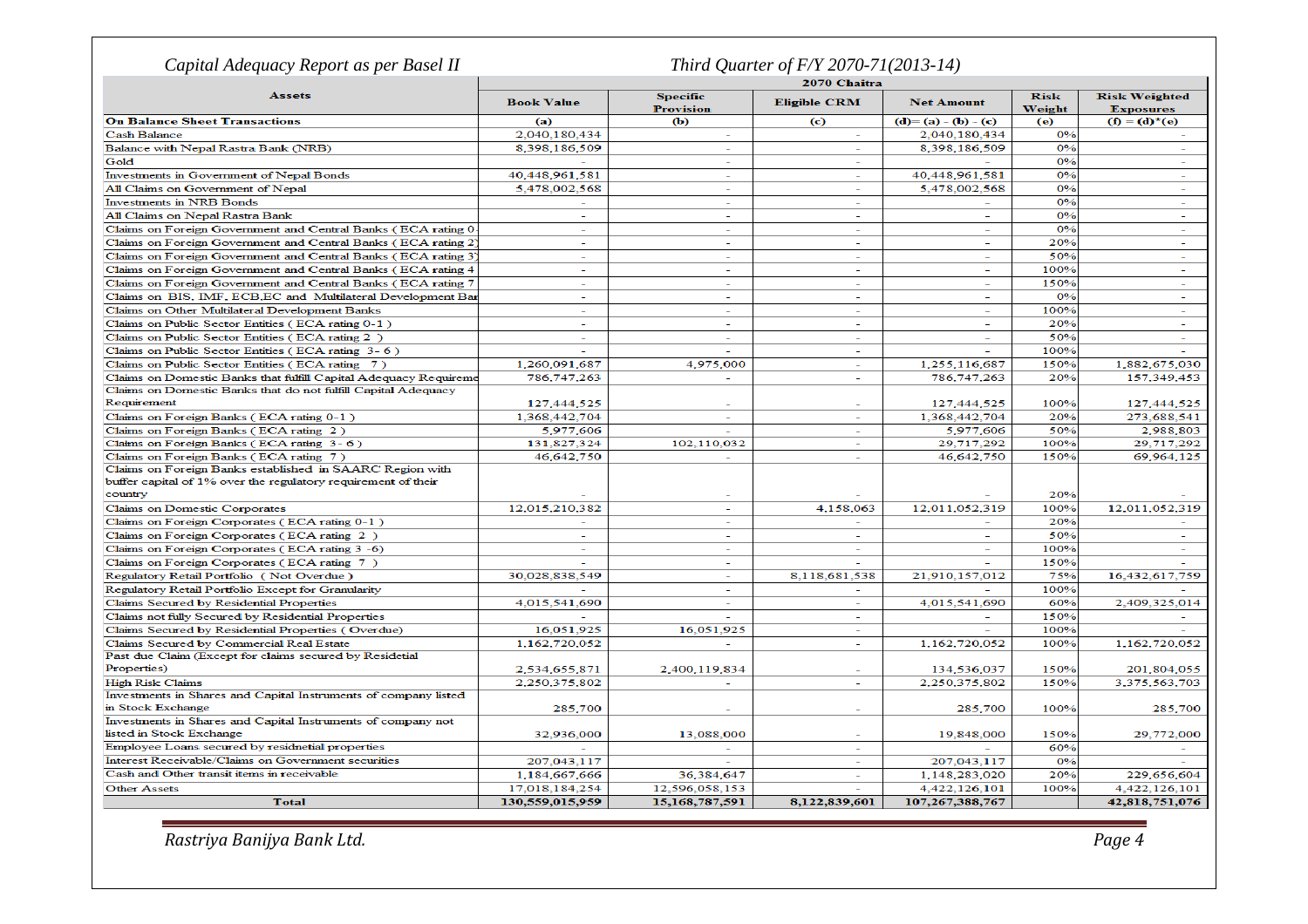|                                                                    | 2070 Chaitra             |                                     |                          |                          |                       |                                          |
|--------------------------------------------------------------------|--------------------------|-------------------------------------|--------------------------|--------------------------|-----------------------|------------------------------------------|
| <b>Assets</b>                                                      | <b>Book Value</b>        | <b>Specific</b><br><b>Provision</b> | <b>Eligible CRM</b>      | <b>Net Amount</b>        | <b>Risk</b><br>Weight | <b>Risk Weighted</b><br><b>Exposures</b> |
| <b>Off Balance Sheet Transactions</b>                              | (a)                      | (b)                                 | (c)                      | (d)= (a) - (b) - (c)     | (e)                   | $(f) = (d)^*(e)$                         |
| <b>Revocable Commitments</b>                                       | $\sim$                   | $\sim$                              | $\sim$                   |                          | 0%                    |                                          |
| <b>Bills Under Collection</b>                                      | 164,703,678              | ÷.                                  |                          | 164,703,678              | 0%                    |                                          |
| Forward Exchange Contract Liabilities                              | $\mathbf{r}$             | ÷.                                  | $\sim$                   |                          | 10%                   | ÷.                                       |
| LC Commitments with Original Maturity Upto 6 months-               |                          |                                     |                          |                          |                       |                                          |
| Domestic counterparty                                              | 1,462,449,024            | $\sim$                              | 115,821,873              | 1,346,627,151            | 20%                   | 269,325,430                              |
| -Foreign Counterparty (ECA 0-1)                                    |                          | ÷,                                  |                          |                          | 20%                   |                                          |
| -Foreign Counterparty (ECA 2)                                      | $\overline{\phantom{a}}$ | ÷                                   | $\sim$                   | $\sim$                   | 50%                   | $\overline{\phantom{0}}$                 |
| -Foreign Counterparty (ECA 3-6)                                    | $\overline{\phantom{a}}$ | ٠                                   | ÷.                       |                          | 100%                  |                                          |
| -Foreign Counterparty (ECA 7)                                      | $\sim$                   | ÷                                   | ٠                        |                          | 150%                  |                                          |
| LC Commitments with Original Maturity Over 6 months -              |                          |                                     |                          |                          |                       |                                          |
| Domestic counterparty                                              | 39,029,891               | ÷                                   |                          | 39,029,891               | 50%                   | 19,514,946                               |
| -Foreign Counterparty (ECA 0-1)                                    | $\overline{\phantom{a}}$ | ٠                                   | $\sim$                   |                          | 20%                   |                                          |
| -Foreign Counterparty (ECA 2)                                      |                          | ۰                                   | $\overline{\phantom{a}}$ |                          | 50%                   |                                          |
| -Foreign Counterparty (ECA 3 -6)                                   | $\overline{\phantom{a}}$ | $\overline{a}$                      | $\overline{a}$           | ц                        | 100%                  | $\sim$                                   |
| -Foreign Counterparty (ECA 7)                                      | $\sim$                   | ÷,                                  | ÷,                       |                          | 150%                  |                                          |
| Bid Bod, Performance Bond and Counter Guarantee                    |                          |                                     |                          |                          |                       |                                          |
| - Domestic Counterparty                                            | 1,197,361,142            | ÷.                                  | 75,568,552               | 1,121,792,590            | 50%                   | 560,896,295                              |
| -Foreign Counterparty (ECA 0-1)                                    |                          | ä,                                  | ÷.                       |                          | 20%                   |                                          |
| -Foreign Counterparty (ECA 2)                                      | $\overline{\phantom{a}}$ | ÷.                                  | $\mathbf{r}$             |                          | 50%                   | $\sim$                                   |
| -Foreign Counterparty (ECA 3-6)                                    | $\overline{\phantom{a}}$ | $\sim$                              | ÷.                       |                          | 100%                  |                                          |
| -Foreign Counterparty (ECA 7)                                      | $\overline{a}$           | ÷.                                  | ä,                       | ÷.                       | 150%                  | $\sim$                                   |
| <b>Underwritting Commitments</b>                                   | $\sim$                   | ٠                                   | $\overline{a}$           | $\sim$                   | 50%                   | $\overline{\phantom{a}}$                 |
| Lending of Banks Securities or Posting of Securities as Collateral | $\overline{a}$           | ÷.                                  | $\overline{a}$           |                          | 100%                  | $\overline{a}$                           |
| Repurchase agreements, assets sale with recourse                   |                          | ÷.                                  | ÷.                       |                          | 100%                  |                                          |
| Advance Payment Guarantee                                          | 293,020,813              | ÷.                                  | ÷.                       | 293,020,813              | 100%                  | 293,020,813                              |
| <b>Financial Guarantee</b>                                         | $\overline{\phantom{a}}$ | ÷.                                  | $\blacksquare$           | $\overline{\phantom{a}}$ | 100%                  |                                          |
| Acceptances and Endorsements                                       | $\sim$                   | ÷.                                  | ÷.                       |                          | 100%                  | $\sim$                                   |
| Unpaid Portion of Partly paid shares and securities                |                          | L.                                  | ÷.                       |                          | 100%                  |                                          |
| Irrevocable Credit Commitments (short term)                        | 1,376,812,684            | $\equiv$                            | $\sim$                   | 1,376,812,684            | 20%                   | 275,362,537                              |
| Irrevocable Credit Commitments (long term)                         | 2,351,986,403            | ÷.                                  | $\overline{a}$           | 2,351,986,403            | 50%                   | 1,175,993,202                            |
| Claims on foreign bank incorporated in SAARC region operating      |                          |                                     |                          |                          |                       |                                          |
| with a buffer of 1% above their respective regulatory capital      |                          | ÷                                   |                          | $\overline{\phantom{a}}$ | 20%                   |                                          |
| requirement                                                        |                          |                                     |                          |                          |                       |                                          |
| Other Contingent Liabilities                                       | 2,187,440,353            | ٠                                   | $\sim$                   | 2,187,440,353            | 100%                  | 2,187,440,353                            |
| <b>Unpaid Guarantee Claims</b>                                     |                          | ÷                                   |                          |                          | 200%                  |                                          |
| <b>Total</b>                                                       | 9,072,803,987            | $\overline{\phantom{0}}$            | 191,390,425              | 8,881,413,563            |                       | 4,781,553,575                            |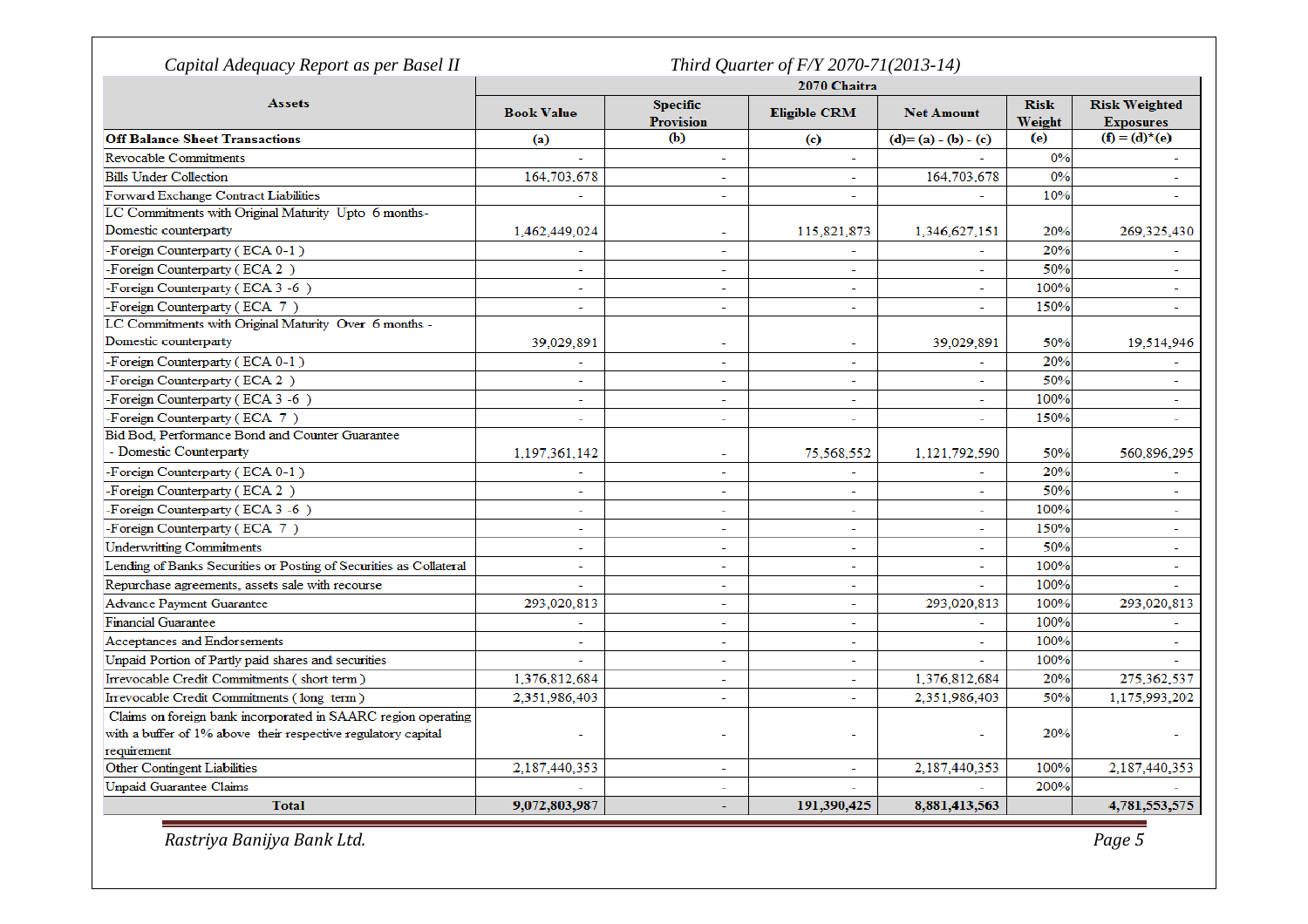**10. Amount of NPA:**

Gross: **NPR 2,550,707,796 Net: NPR 134,536,037** 

**11. NPA ratios:**

Gross: 4.77% **Net:** 0.27%

### **12. Movement of NPA:**

### **AMOUNT (NPR)**

|                             | Chaitra 2070  | <b>Poush 2070</b> | <b>Changes</b> |
|-----------------------------|---------------|-------------------|----------------|
| <b>Non-performing Loans</b> | <b>Gross</b>  | <b>Gross</b>      |                |
|                             | 2,550,707,796 | 2,566,002,380     | (15,294,584)   |
| Restructured Loan           | 433,097,324   | 467,900,373       | (34, 803, 049) |
| Substandard loan            | 142,412,000   | 40,877,742        | 101,534,258    |
| Doubtful Loan               | 85,281,885    | 82,858,497        | 2,423,388      |
| Loss Loan                   | 1,889,916,588 | 1,974,365,768     | (84, 449, 181) |

#### **13. Write off of loans & Interest suspense:**

Loans were not written off during this quarter. Balance of Interest suspense account as on this quarter end is NPR. 11,681,690,444.

| <b>Particulars</b>       | Chaitra 2070   | <b>Poush 2070</b> | <b>Changes</b> |
|--------------------------|----------------|-------------------|----------------|
| <b>Interest Suspense</b> | 11,681,690,444 | 11,411,451,165    | 270,239,279    |

#### **14. Movement in Loan loss provisions and interest suspense:**

Loan Loss Provision as on end of this quarter is NPR. 3,449,026,471. It has been decreased by NPR 36,385,136 in this quarter as compared to last quarter.

| <b>Particulars</b>        | Chaitra 2070  | <b>Poush 2070</b> | <b>Changes</b> |
|---------------------------|---------------|-------------------|----------------|
| Total Loan Loss provision | 3,449,026,471 | 3,485,411,607     | (36, 385, 136) |

| Rastriya Banijya Bank Ltd. | Page 6 |
|----------------------------|--------|
|                            |        |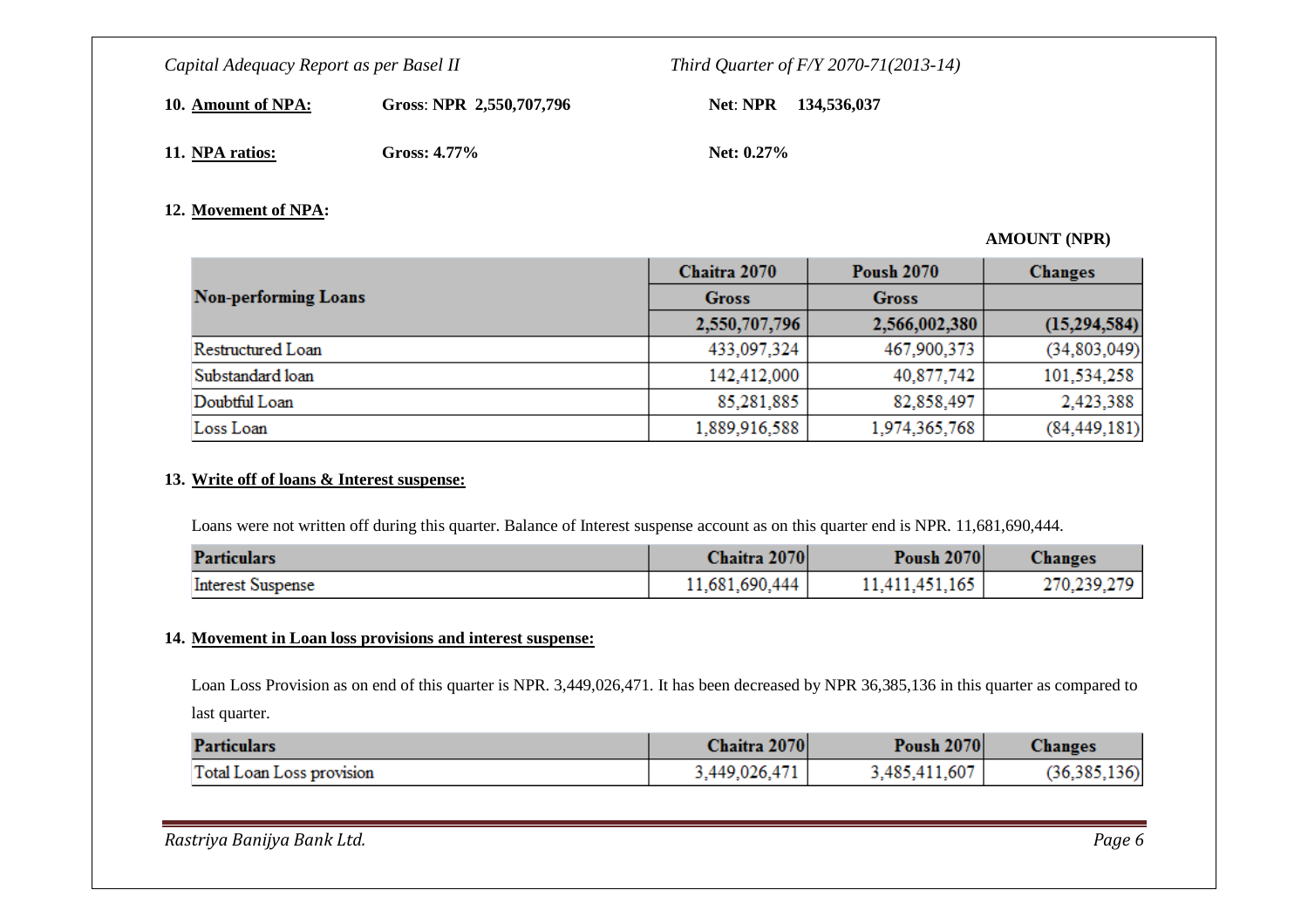#### **15. Detail of additional Loan Loss provision:**

| <b>Categories of Loan and Advances</b> | <b>Principal Balance</b> | <b>Existing Provision</b> | <b>Additional Provision</b> |
|----------------------------------------|--------------------------|---------------------------|-----------------------------|
| Pass Loan                              | 1,313,299,643            | 12,715,430                | 521,691,558                 |
| Restructured Loan                      | 417,972,115              | 52,246,514                | 291,138,165                 |
| Substandard Loan                       | 115,109,027              | 57,554,514                | 57.554.514                  |
| Total                                  | 1,846,380,785            | 122,516,458               | 870,384,237                 |

#### **16. Segregation of investment portfolio into Held for trading, Held to maturity and Available for sale category:**

All the investments are classified as held to maturity category except holding in banks, financial Institution and organized bodies which are categorized as available for sale.

#### **17. Risk Management System:**

The Bank is fully owned by the Government of Nepal. The Capitalization Plan of the bank has been successfully implemented increasing its capital base. The Board of Directors and the Management of the Bank are responsible for implementing and strengthening Risk Management Systems.

#### **Credit risk management system:**

- • Risk Management Committee, Central Credit Committee chaired by CEO, DGM level Credit Committee, Credit Committee at Department level, Regional Office Credit Committee, Branch Office Credit Committee and Credit Chief are responsible at different level to identify and implement tools to mitigate credit risk.
- Credit is approved, disbursed, monitored and reviewed following credit approval, disbursement, monitoring and review procedures described in the "Credit Manual 2060" and internal circular issued by the management from time to time.

*Rastriya Banijya Bank Ltd. Page 7*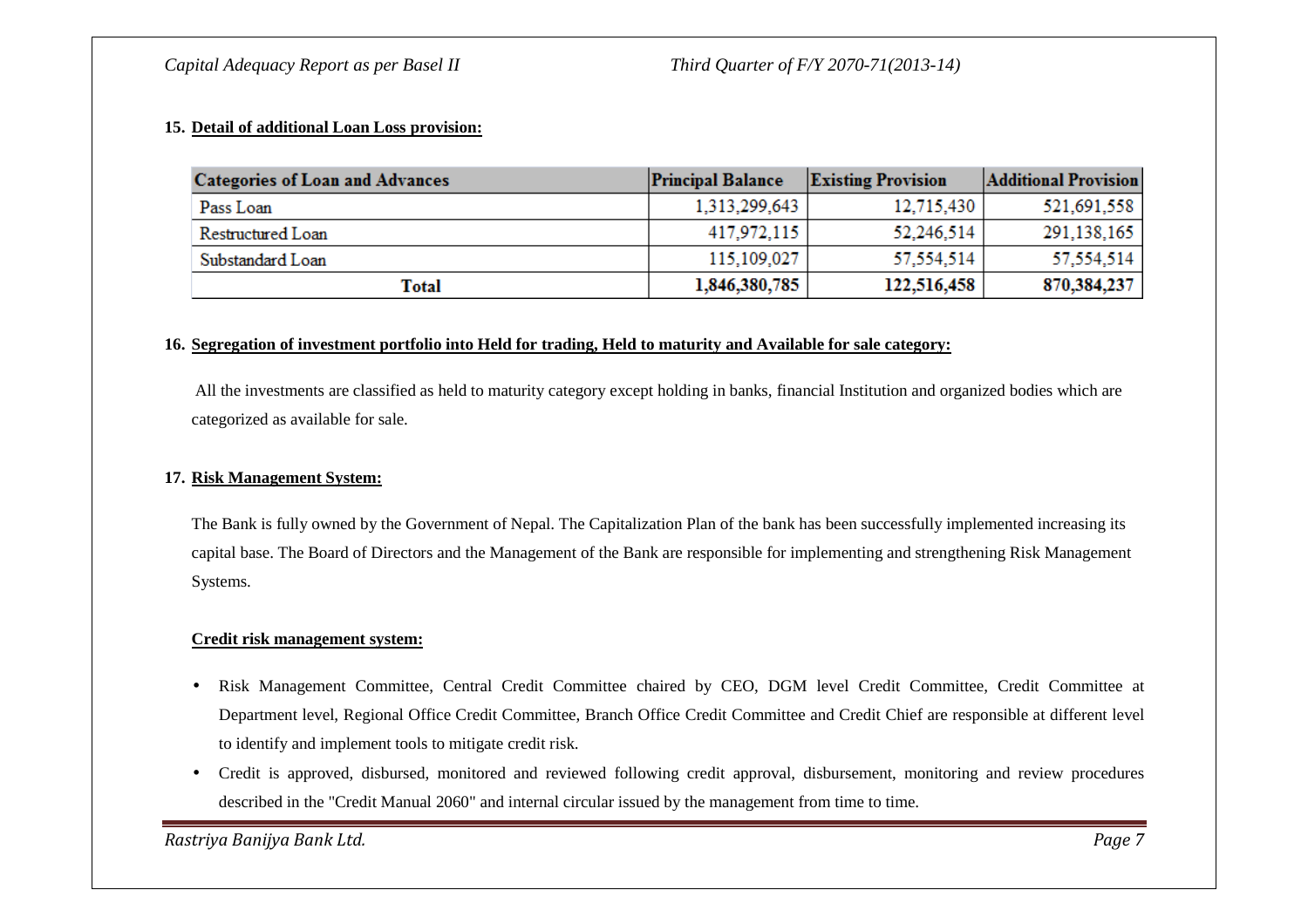- Risk Management Committee and Loan Recovery and Debt Restructuring Committee are responsible to identify large and problematic loans and to recovery write off of such loan.
- Credit concentration is monitored periodically and the bank bears a highly diverse credit portfolio with large number of borrowers.
- $\bullet$  The responsibility for review of investment on half yearly basis has been vested to Internal Audit Department by the Treasury and Investment Manual of the Bank. The investment review report is submitted to Nepal Rastra Bank and Treasury Department by the Internal Audit Department on half yearly basis.

#### **Market Risk Management Systems:**

- The Bank uses the liquidity table and gap analysis for management of market risk. The Bank has its own Investment and Treasury Operations Manual as a guiding document for the management of market risk.
- • Assets and Liabilities Committee (ALCO) has been established to review the interest rate exposures at periodic intervals and suggest corrective measures to the management. The ALCO also reviews liquidity risk on monthly basis.

#### **Operational Risk Management System:**

- $\bullet$  Different aspects of operational risks are addressed by in various policies, manuals, circulars and instructions of the Bank. The following policies, procedures and guidelines are implemented by the Bank, which contains relative controls to address different aspects of risks associated with the operations.
	-
	- Investment and Treasury Operations Manual  **Credit Manual 2060**
	- Collateral Security Valuation Directives 2064 Accounting Manual 2061
	- Financial Administration Bye-Rules 2068 RBBL Loan Write Off Bye-Rules 2062
	- Budget Manual 2060 Audit Manual 2060
	-
	-
- Functional Organizational Structure Branch Operation Manual 2064 (as updated 2069)
	-
	-
	-
	-
- -Agricultural Loan Policy and Manual 2069 Loan Recovery and Debt Restructuring Directives 2061
- IT Manual  **Departmental Operating Instructions and manual for various departments**

*Rastriya Banijya Bank Ltd. Page 8*